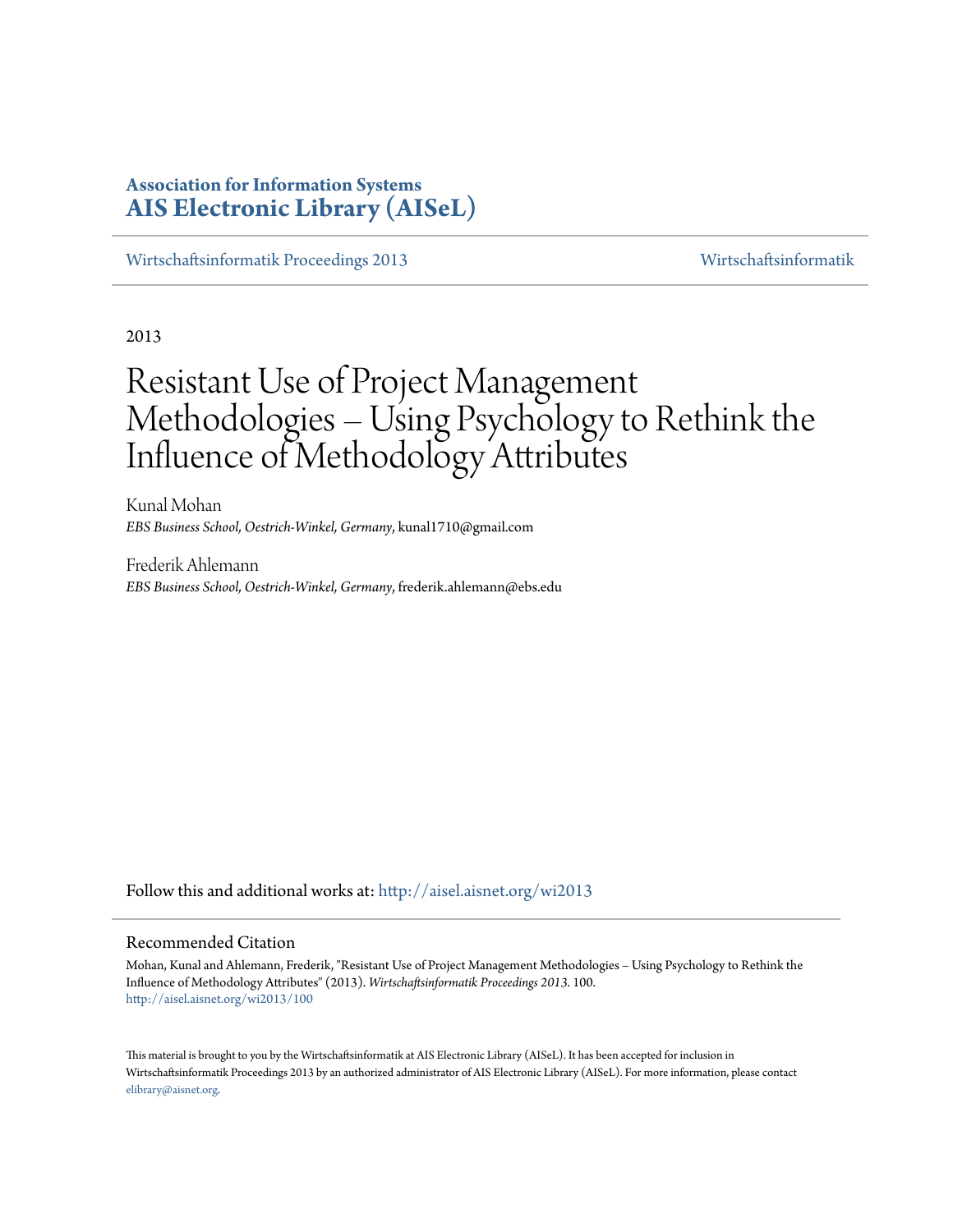# **Resistant Use of Project Management Methodologies – Using Psychology to Rethink the Influence of Methodology Attributes**

Kunal Mohan and Frederik Ahlemann

EBS Business School, Oestrich-Winkel, Germany {kunal.mohan,frederik.ahlemann}@ebs.edu

**Abstract.** Even though practitioners and researchers generally agree that project management methodologies are very useful in managing IT-related projects, organizations are rarely able to motivate their staff to use them. Even when employees use these methodologies, the question of how they are being used still remains. To better understand the way in which employees use project management methodologies, we develop the construct "resistant use." Applying a diffusion of innovations perspective, we develop a conceptual model to examine how methodology attributes interact with users psychological needs to influence a user's resistant use behavior. Based on a sample size of 2645 participants, and using the structural equation modeling technique, we find that a user's need for achievement and need for cognition moderate the impact of project management methodologies' attributes (relative advantage, complexity, and compatibility) on their resistant usage behavior.

**Keywords:** Project management, Resistant use, Behavioral science

# **1 Introduction**

In the search for systematic and predictable ways to find replicable, pragmatic, costeffective, and timely solutions to IT development problems, organizations either adopt or customize and adaptively apply project management methodologies (PMMs), which consist of tested bodies of methods, rules, and procedures. Despite the overwhelming advantages of using a PMM, organizations are often unable to compel their staff to use such methodologies. For example, a software development project survey conducted by Russo et al. [1] shows that only 6% of organizations claim that their methodologies are always used as specified. Cicmil et al. [2] found that resistance to the acceptance of project management methodologies is high because users do not have faith in the concept, fear a loss of power, or lack adequate training and support from upper management. In light of this evidence it is clear that methodologies' potential benefits cannot be realized if organizational members who can benefit from their use resist using them. Moreover, even when employees use these methodologies, the question regarding the nature of their use remains, i.e. *how* 

11<sup>th</sup> International Conference on Wirtschaftsinformatik,  $27<sup>th</sup>$  February –  $01<sup>st</sup>$  March 2013, Leipzig, Germany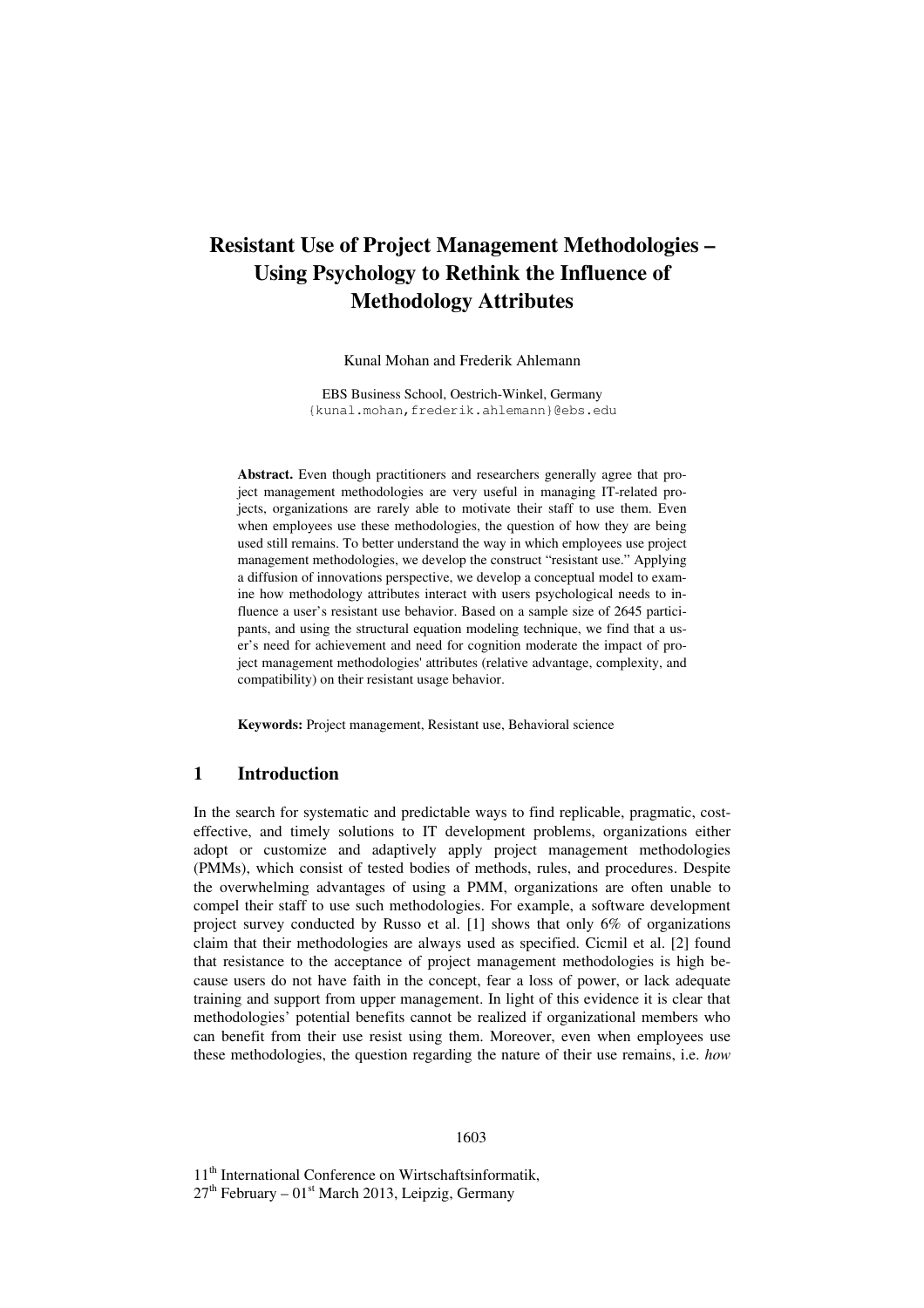*are they using them?* This question is critical because *use* alone does not mean that employees are dedicated to using a PMM. Because the use of organization specific PMM is not volitional i.e. employees have no choice regarding the use of a PMM, their act of using a PMM might be superficial. Deep within they might be actually using the PMM in a resistant, counterproductive manner. Understanding employees resistant usage behavior is critical, because although a particular methodology is developed, implemented, and forced upon employees by an organization, the way in which it is used is only determined by the methodology's users. Reasons why PMM usage might be challenging, causing resistance, derive from the tacit, organizational, and individual problems caused by the introduction of a new methodology. The stress associated with learning a new methodology, fear, the impact on self-esteem and identity associated with an organizational restructuring, the emotional costs of role conflict, ambiguity, and workplace transformation might be serious inhibitors of commitment motivations [3]. Based on existing literature, we therefore attempt to capture the impervious, non-compliant, unwilling nature of PMM usage behavior by conceptualizing it as *resistant use*. As discussed in a later section, this specific construct captures the negative, destructive, and counterproductive character of "use", the mysteries of which both organizations and researchers are constantly trying to unearth and prevent. This approach might help organizations to not simply make employees use a PMM but also to reduce the often passive and covert resistant use behavior.

The second issue concerning the methodology adoption and use domain pertains to the study of usage antecedents from singular perspectives. Some of these studies have attempted to examine individual usage behavior regarding IS methodologies from a technology adoption perspective (e.g., [4-5]), while others apply sociological models, such as the theory of planned behavior (TPB) [6] to examine the development of individuals' intention to use methodologies (e.g.,  $[7-8]$ ). Unfortunately, the various disciplines, generally concentrating on their individual variables, have neglected to incorporate methodology and personality attributes into their understanding of the methodology use problem. Little is known about the interactive effects of methodologies' attributes and non-technical, psychological personality characteristics, and it seems reasonable to consider variables from both sets important in explaining the problem at hand [9].

Applying a *methodology-centric* perspective, based upon the diffusions of innovation theory (DOI) [10], we develop and test a conceptual model to examine how methodology attributes (technical perspective) interact with users' psychological needs (psychological perspective) thereby influencing their resistant use behavior. The integration of human needs is important because, even though past research has shown that IT artifacts have certain technical attributes and influence a person's usage behavior, the results across different domains and contexts have been inconsistent and sometime contradictory (e.g. effects are found to be insignificant or to have a negligible effect [4-5]. Human needs might be able to explain this variation and show us that, based upon an individual's intrinsic psychological characteristics, different methodology attributes influence a person's usage behavior in different ways. Murray's [11] theory of psychogenic needs provides a comprehensive theoretical basis to help us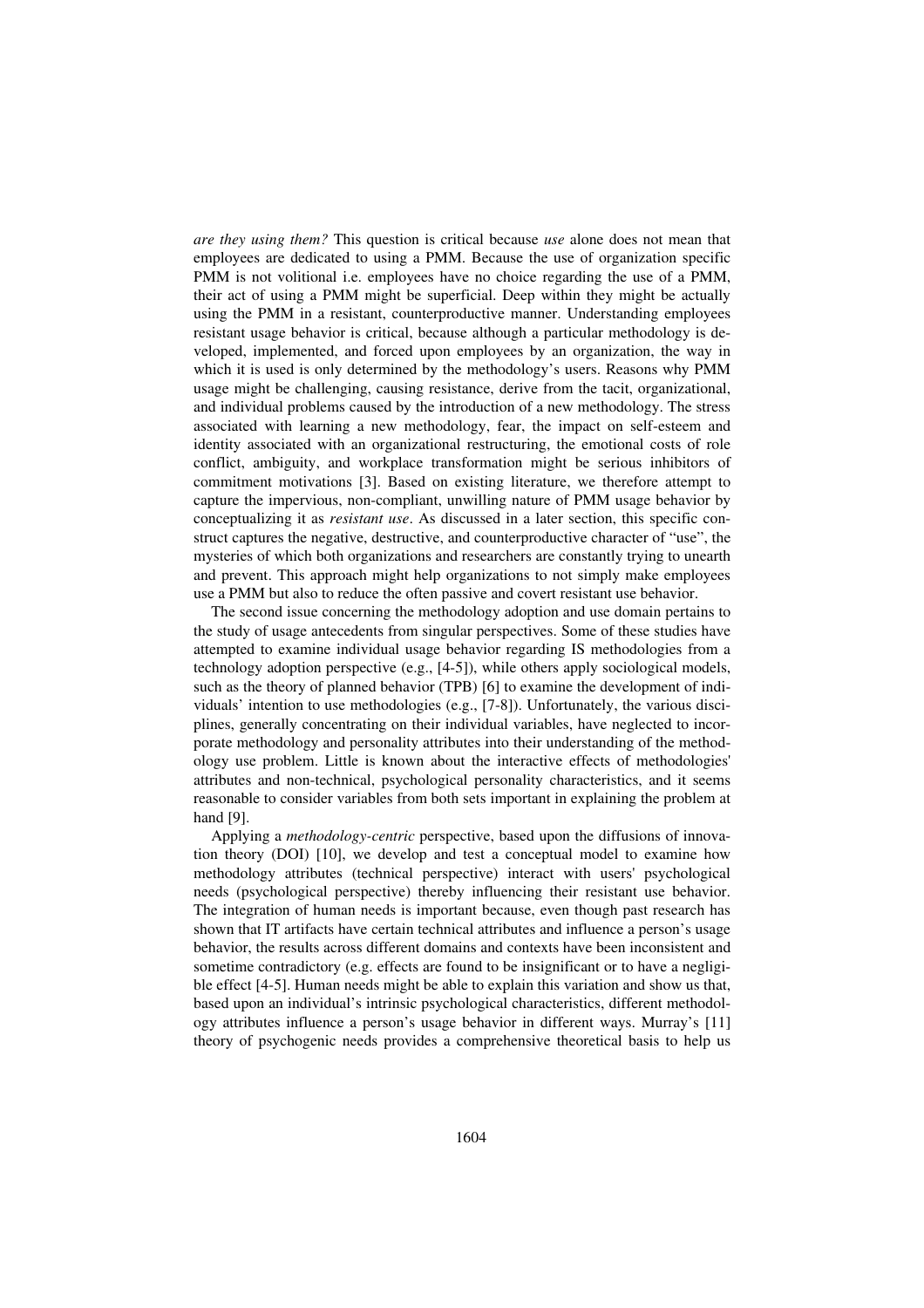understand how, when, and which specific needs are more important to what type of people.

Our study contributes to filling the gap in the methodology development, adoption, and implementation literature, which, until now, has neither developed a theoretically and practically complete nor relevant taxonomy of potential methodology characteristics. Moreover, no prior studies have investigated the way in which these characteristics interact with people's need to affect their methodology usage behavior. This leads to fundamental questions regarding the nature of employees' methodology use: a) How do PMM attributes affect an individual's resistant usage behavior?; b) How do human needs interact with the PMM attributes to explain resistant use? The remainder of the paper is organized as follows: Section 2 provides an overview of the theoretical foundations that provide the framework for our conceptual model. In Section 3, we present our research model and hypotheses. In Section 4 we discuss the methodology and results, while we discuss the study's implications and contributions in Section 5.

# **2 Theoretical Background**

A PMM is viewed as a framework that is used to structure, plan, and control the process of developing or managing IS artifacts (e.g. software, hardware, infrastructure, processes etc.). The main idea behind PMMs is to facilitate the management of projects in a very deliberate, structured, and methodical way, requiring each stage of the project life cycle – from the inception of the idea to the handover of the final deliverables – to be carried out rigidly and sequentially. Some of the most fundamental characteristics and advantages that justify the use of such structured PMMs, as identified by Fitzgerald, (1998) are the following: i) They reduce complexity by subdividing the project development and management process into plausible and coherent steps; ii) They increase transparency and therefore facilitate control over the activities, thus reducing the risk and uncertainty of projects; iii) They provide a goal-oriented framework that helps to direct the application of techniques and resources at appropriate times during the project.

#### **2.1 Nature of Use**

**Resistant Use (RU).** The resistance concept has been a core focus of the management science and organizational behavior literature with regard to employees' resistance to accepting management-initiated changes. This resistance is generally negatively viewed as an obstacle or barrier to change and progress. In short, resistance is something to be resisted. Long before management sciences discovered "resistance" as a potent construct, it had already had a long history, characterized by rich theoretical developments, in the psychology literature. From psychology we learn that resistant behavior is a means by which the subject of the resistance attempts to acquire external and/or internal benefits. According to research conducted in the domain of cognitiveaffective psychology, resistant behavior could be driven, consciously or unconsciously, by either a) cognitive or b) affective processes. For example, in case of *cognitively*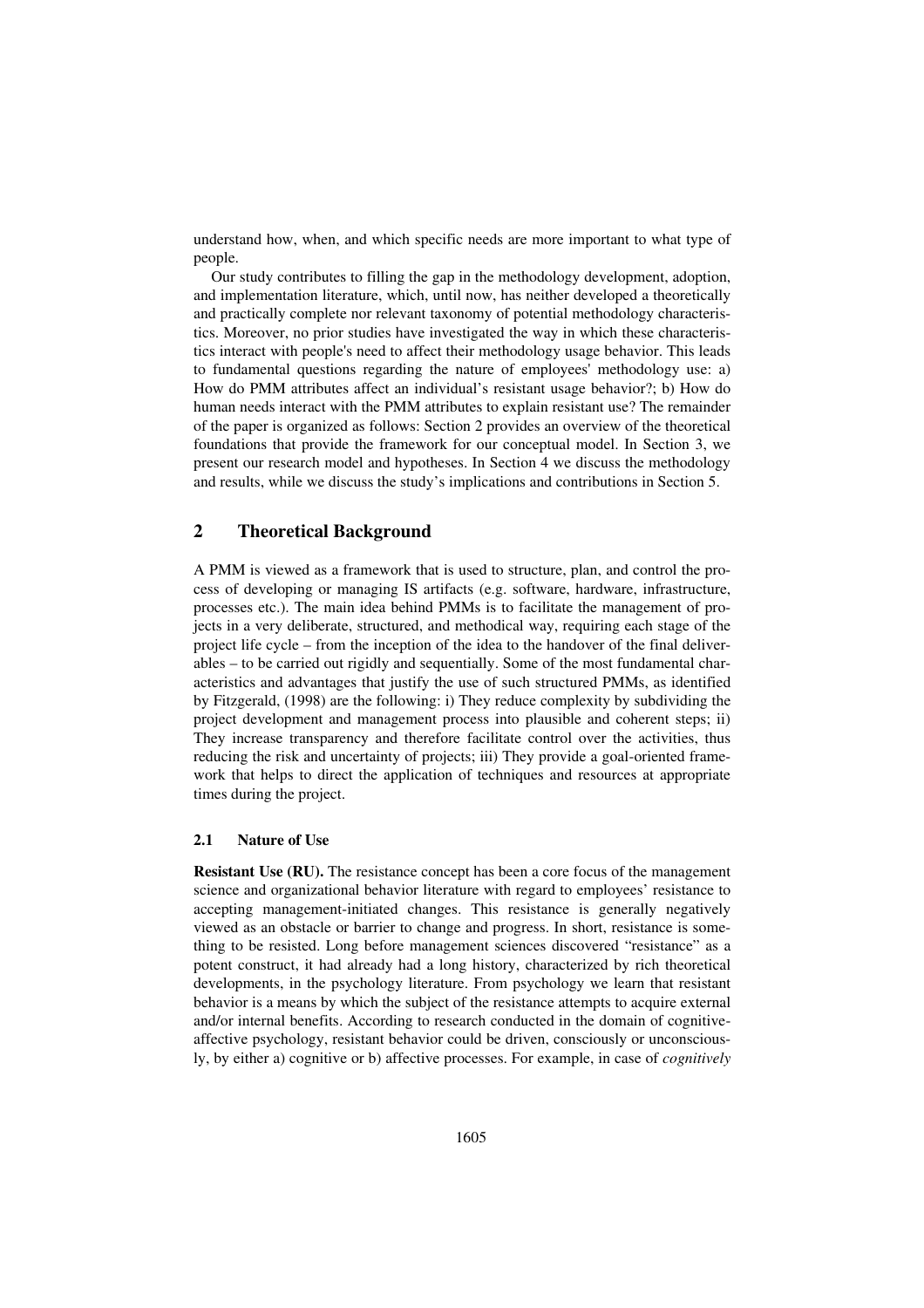driven resistant behavior, a person would rationally analyze a task at hand and conclude that it would take too long to master it and was not worth the effort, consequently reject it. With regard to *affectively* driven resistant behavior, the task at hand might unconsciously generate intolerable emotions of anxiety, anger, fear, etc. (e.g. based upon past failures, experiences, phobias, etc.) due to which the person might automatically avoid the task without any cognitive deliberation or logic.

Based upon psychoanalytic theory, especially the work of Freud [12], resistant behavior is considered to be also driven by desires and emotions that occur without an individual being consciously aware of them i.e. through unconscious processes such as defense mechanisms that emerge involuntarily whenever an individual perceives psychic danger. In Freudian psychoanalytic theory, these defense mechanisms are psychological strategies to protect an individual's mind from anxiety, which is an aversive psychological inner state. Anxiety is a core concept in psychoanalytic theory and, when experienced in an intense or acute form, is the most unpleasant feeling an individual can experience. It arises from internal conflicts between one's primitive desires, from the constraints of reality, and from one's values and beliefs, or when an external threat is perceived. Consequently, when anxiety becomes too overwhelming, individuals deploy defense mechanisms that distort, transform, or falsify reality is some way, to protect themselves from unpleasant feelings. Resistant behavior allows individuals to eliminate psychological threats by avoiding actions or blaming the object of behavior that could be contributing to anxiety.

Following the discussion above, we propose that *resistant use* occurs when an individual is consciously or unconsciously opposed to the usage behavior, which is either based on a rational cost-benefits analysis or on feelings of anxiety, and actively, passively and overtly or covertly tries to avoid *usage* by*,* for example, refusing, arguing, delaying, or seeking to have the request or order to use the methodology nullified.

#### **2.2 Diffusion of Innovations Theory**

Research in an array of academic disciplines, such as anthropology, communication, geography, sociology, marketing, political science, public health, economics, social psychology, sociology, and political science, has applied DOI to understand the effect that new ideas, processes, and technologies have on people's adoption and usage decisions. Over the past five decades, DOI theory has been used to study how innovations diffuse into and are adopted by wider social networks [10]. While early research employing DOI theory concentrated on the diffusion and acceptance of products, the research community has recently reached consensus that *ideas* and *practices,* such as methodologies, can also be regarded as innovations if the potential adopter perceives them to be new [10]. According to Rogers [10], one of the most influential factors determining an innovation's adoption rate is the innovation itself, i.e. its *characteristics*. Based on the DOI theory, a methodology's characteristics play a crucial role in how potential users use it. The more attractive the attributes of a methodology are perceived to be, the more readily potential users accept that methodology, and the more dedicated they are when using it. Extensive empirical research has found that some of the attributes are more important than others. After conducting a meta-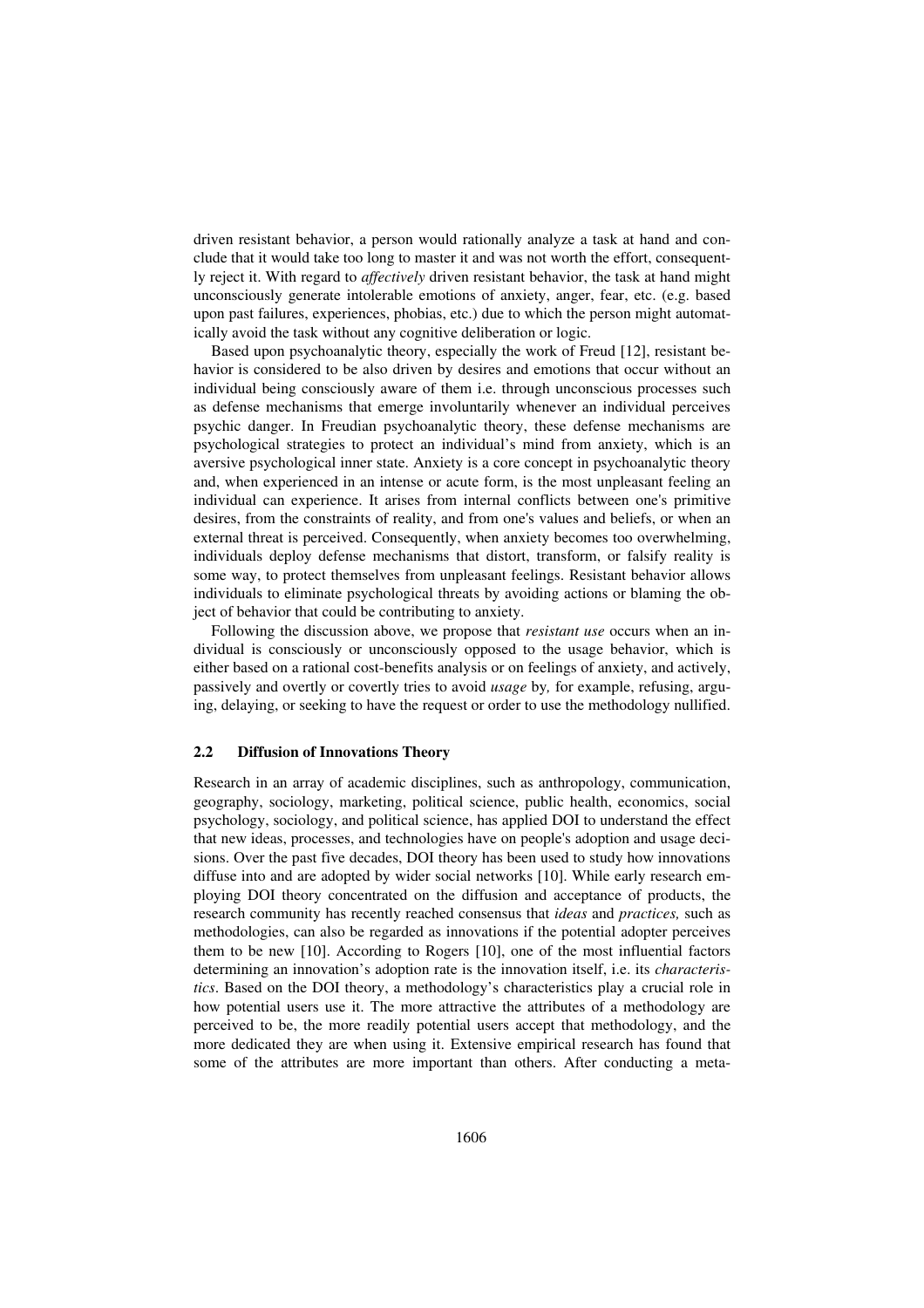analysis of 75 articles pertaining to innovation characteristics, Tornatzky and Klein [13] found that relative advantage, complexity, and compatibility are the only innovation characteristics consistently related to innovation adoption and implementation. Although extensive empirical evidence in various fields suggests that these influences are applicable in the context of methodology use – except for relative advantage – they have either been neglected or have been considered insignificant. Applying a least-square regression analysis, Riemenschneider et al. [5] individually tested five theoretical models regarding individuals' intention to accept information technology tools. Their aim was to understand why software developers accept or resist methodologies. They came to the following conclusions: *Perceived usefulness* was the only significant variable across all five models (p < 0.001), *voluntariness* was found to be not significant (or was not included) in three models, *compatibility* was found to be not significant (or was not included) in four models, and result *demonstrability*, *complexity*, *observability*, and *image* were found to be not significant (or were not included) in all five models. Hardgrave et al. [4] also investigate software developers' intentions to use methodologies, and find *usefulness* to be significant (although comparatively weaker), *complexity* to be not significant, and *voluntariness* and *compatibility*  to be significant, but weak.

Recognizing the large gap in the innovation attributes proposed by the DOI theory and those studied in the context of methodology use, we identify two areas that require further attention: Future research needs to examine a) which of the wide range of innovation characteristics apply to the methodology domain, and b) how these different attributes affect resistant behaviors. As mentioned earlier, while the DOI theory provides a comprehensive list of attributes with which to examine the former issue, the latter problem is virgin territory.

#### **2.3 Psychogenic Human Needs**

Following Murray's [11] theory of psychogenic needs in humanistic psychology, individuals are expected to use a PPM based on their perceptions that it will enable them to fulfill their specific needs. Of the many definitions of basic needs that have been proposed, the one by Ryan and Deci [14] is the most applicable to this study. They indicate that "a basic need, whether it be a physiological need or a psychological need, is an energizing state that, if satisfied, conduces toward health and well-being but, if not satisfied, contributes to pathology and ill-being". As such, "what a person does" is determined by "what a person needs," i.e. people's behavior is determined by the needs they attempt to examine/fulfill either consciously or subconsciously. This implies that the factors that will be most influential in inducing resistance against PMM use are those that fail to satisfy people's basic needs. The inability to satisfy psychological needs results in serious discomfort. Moreover, this dissatisfaction might lead to the individual's rejection of the particular methodology. An individual's needs are thus expected to play a *moderating* role and influence the explanatory power of the determinants of resistant PMM use.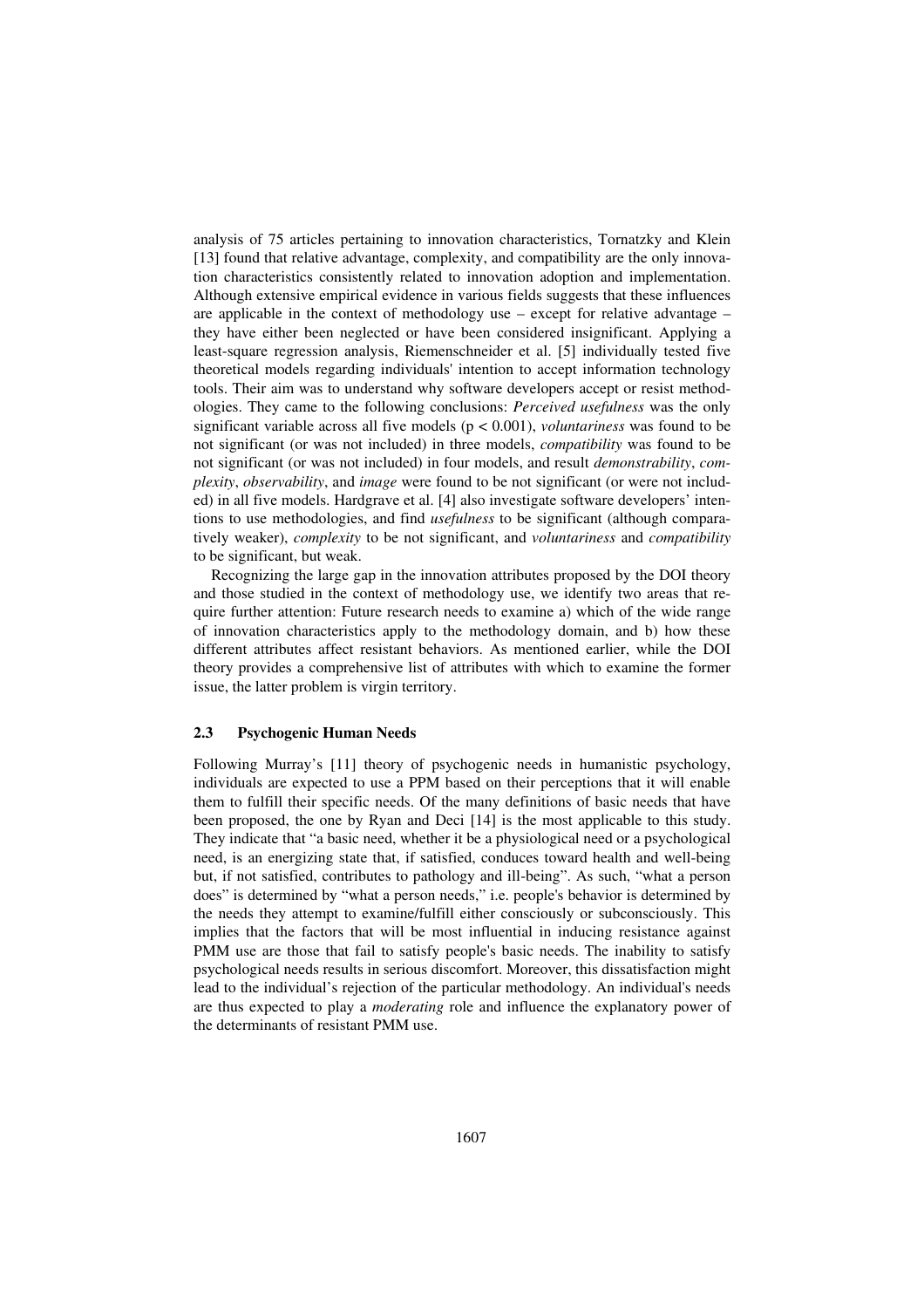# **3 Conceptual Framework**

Based on our discussion above, we hypothesize that a) specific methodology attributes influence employees' resistant PPM usage behavior, and b) employees' individual needs affect the explanatory power of the methodology attributes' effect. As outlined before, we combine both theories towards a comprehensive model explaining resistant behavior based on the insight that decision-making behavior regarding methodology use does not only depend on an assessment of a methodology's attributes but on a person's individual needs. A combination of both theories is useful and appropriate for the following reasons: (1) Both theories relate to the individual as the unit of analysis, (2) all relevant constructs can be measured through a survey, (3) the psychological assumptions underlying both theories are not contradictory, and (4) the philosophical assumptions of both theories are compatible. Moreover, it is to be expected that the explanatory power of the resulting model is significantly higher than that of the isolated theories.

## **3.1 Attributes of a Methodology**

*Relative advantage* (RA) is the degree to which potential users perceive a methodology to be superior to its precursor, which is either the previous way of doing things (if there is no current way), the current way of doing things, or doing nothing. A methodology's superiority is not only measured in economic terms, but also in terms of a reduced or increased status and other benefits, for example, an increase in productivity and efficiency. Relative advantage is always measured in terms that matter to methodology users. Here, relative advantage mainly pertains to the workplace where the methodology is used. For example, a relative advantage may be perceived when the user can plan his project faster, he can make better decisions or he is able to steer his team in a more efficient way. All other factors being equal, the higher the relative advantage, the lower the resistance. Consequently, we propose that relative advantage will have a negative effect on resistant PPM use.

*Complexity* (CL) is the degree to which a methodology is perceived as difficult to understand and use. Complexity can e.g. be the result of a methodology's high number of procedural steps, the diversity of the activities included, the comprehensibility of its documentation, or the cognitive abilities required to master it. Complexity can result in a significant effort required to learn and master a methodology. Complexity may also increase the likelihood of mistakes when applying the methodology. E.g. a project management methodology may be error-prone because of highly complex business case documents or scheduling approaches. The more complex a methodology is perceived to be, the more resistance it is expected to generate. The more complex a methodology is perceived to be, the more an individual doubts his or her own ability to use a methodology properly. Complexity has been addressed in the technology adoption literature by the *ease of use* construct (which is also based on the concept of self-efficacy), which refers to the degree to which a person believes that using a particular methodology would be a) free of physical and mental effort, and b) easy to learn. Numerous empirical evaluations of *self-efficacy* and *ease of use* consider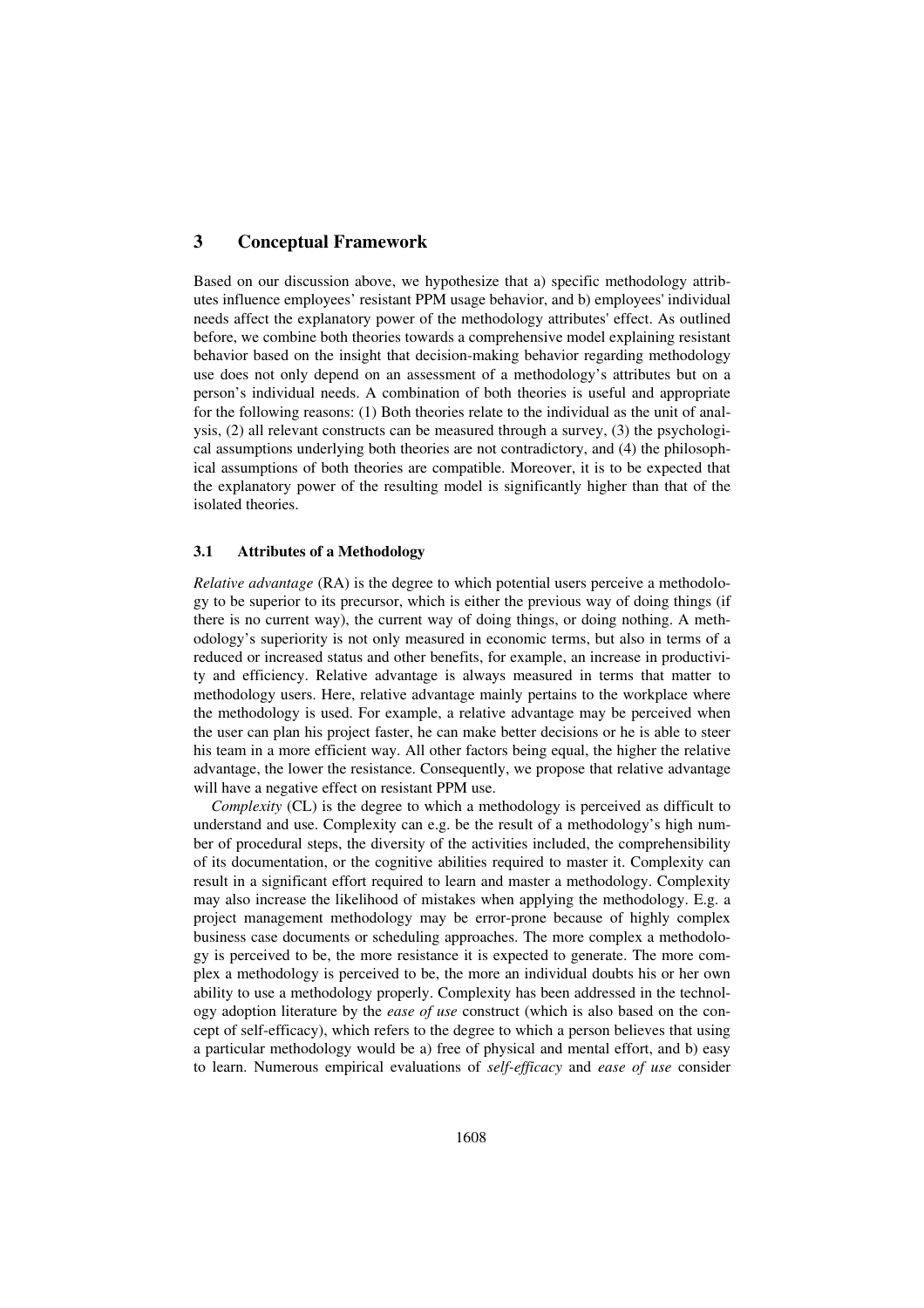these constructs an important predictor of human behavior and therefore provide substantial justification for including the *complexity* construct in our model. As such, we propose that complexity will have a positive impact on resistant PPM use.

*Compatibility (CA)* is the degree to which a methodology is perceived to be consistent with potential adopters' existing social cultural values and past experiences [15]. DOI's assumption is that any innovation may also be perceived as a risk. A high degree of compatibility with what is already known and mastered reduces an individual's risk to experience adverse effects. Adverse effects may be increased learning effort or frustration. Thus, the lower the compatibility, the higher the resistance to use the methodology. The roots of this lie in assumption that individuals in organizations might be reluctant to change their habits, which they have learned unconsciously through past repetitions, and might therefore be unwilling to adopt new methodologies that may cause radical change. In matters of radical change, such as new methodology adoption (see Section 2), the methodology might not be compatible with potential users' habits and could therefore evoke negative feelings and emotions and, consequently, resistance.

*H1: Relative advantage (RA) is negatively associated with the resistant use of a PMM H2: Complexity (CL) will be positively associated with the resistant use of a PMM H3: Compatibility (CA) will be negatively associated with the resistant use of a PMM* 

#### **3.2 Personal Needs**

*Need for achievement (nAch)* refers to an individual's desire to do things better, accomplish difficult tasks, overcome obstacles, become an expert, achieve high performance standards, or need for a significant task-related accomplishment [11]. Such individuals are focused on internal motivation and personal achievement rather than external rewards and recognition. People with a high nAch aspire to accomplish difficult tasks in which success depends primarily on their efforts. Individuals with a high nAch are driven by their desire to have their success attributed to internal factors, i.e. their skills and competencies, rather than external factors such as luck or outside support, since attributions to internal factors produce stronger self-esteem related affective reactions than attributions to external factors. Such individuals are most satisfied when they know that they alone are responsible for a successful outcome. Empirical evidence confirms this.

However, according to the DOI perspective, relative usefulness is a characteristic of the methodology. Therefore, successful outcomes of a job that were achieved using a highly beneficial methodology are directly attributed to the methodology's usefulness (i.e. is external) rather than to the skills of the person who applied it. It generates the impression that anyone can be successful if they use that particular methodology. Therefore, psychologically, high achievers are dismayed by the notion that, even after putting in all the hard work, they might not get credit for the success. They would thus be more inclined to use a less useful methodology, because success in such a case might be directly attributed to their own abilities and contributions, giving them a heightened sense of achievement and pride (e.g. "even though the methodology was useless, I still got the job done"). We therefore propose that: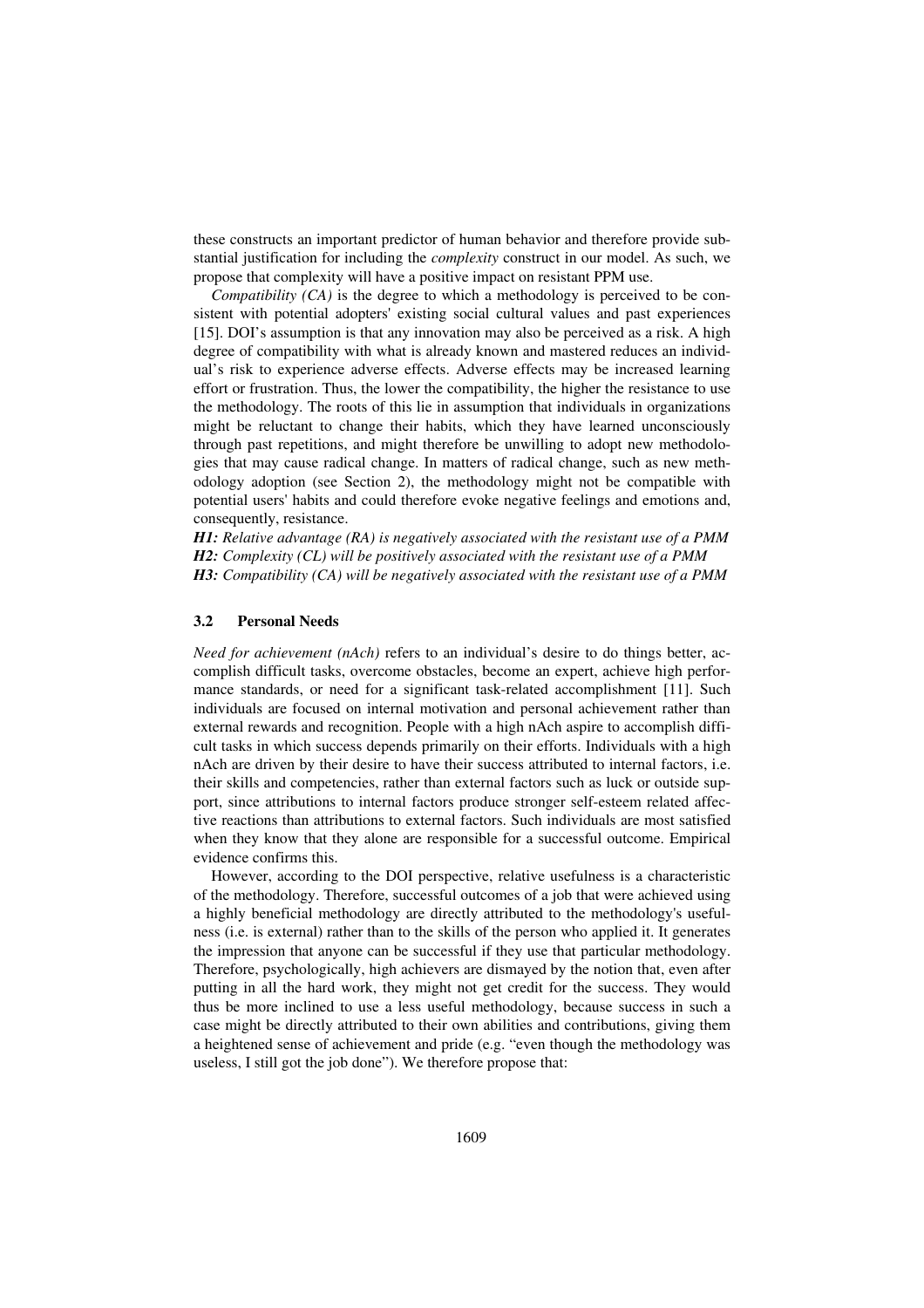**H4**: The negative influence of *relative advantage (RA)* on resistant use will be moderated by *need for achievement (nAch)* such that the effect will be weaker for individuals with high nAch.

The more complex a methodology is perceived to be, the more gratification/satisfaction people with a high *nAch* are expected to feel, since being successful at using methodologies, which others fail to master, symbolizes and communicates personal competence. Studies have also shown that individuals with a high nAch are more committed to achieving difficult goals [16]. Individuals with a high *nAch* are expected to put *more effort* into tasks, *persevere longer* when confronted with obstacles, and show *resilience* in the face of complex methodology use. On the other hand, individuals with a low nAch avoid difficult tasks characterized by a high level of complexity, because their fear of failure greatly outweighs their expectation of success. We therefore propose that:

**H5**: The positive influence of *complexity (CL)* on resistant use will be moderated by *need for achievement (nAch)* such that the effect will be weaker for individuals with nCog.

*Need for cognition (nCog)* represents a desire for knowledge and reasoning [11], as well as the need to explore and discover. It represents the extent to which people engage in and enjoy *effortful* cognitive activities. Individuals with a high *nCog* tend to naturally seek, acquire, think about, and reflect on information by experimenting and exploring, to make sense of a problem at hand. Empirical studies have shown that people with a high nCog are generally more intelligent, conscientious, and openminded, and therefore actively seek out challenging tasks. Consequently, people with a high *nCog* are more likely to want to use new and complex methodologies, as they would find it intellectually stimulating.

**H6**: The positive influence of *complexity (CL)* on resistant use will be moderated by *need for cognition (nCog)* such that the effect will be weaker for individuals with high nCog.

# **4 Research Methodology**

**Data Collection.** The entire development process, leading to the final survey instrument, was conducted according to Straub's [17] recommendations. An initial pool of reflective measures was selected, based on their empirical validation in prior research. Instrument refinement was conducted based on interviews with 2 subject matter experts, Q-sorting exercise in 2 rounds with 7 and 8 participants respectively, and a web-based pre-test with 65 participants. Finally, all items were embedded in survey questions using a 7-point Likert scale anchored at *strongly disagree* (1) and *strongly agree* (7). Throughout the entire instrument development process, three researchers from different disciplines, nationalities, and institutions were always involved, discussing every issue and formulating improvements. Data was collected via an online survey for a period of four months. Participants for the study were collected through two approaches (personalized and anonymous): 1) They were randomly chosen utilizing databases of professionals (e.g. XING, Viadeo, CompetenceSite), with keyword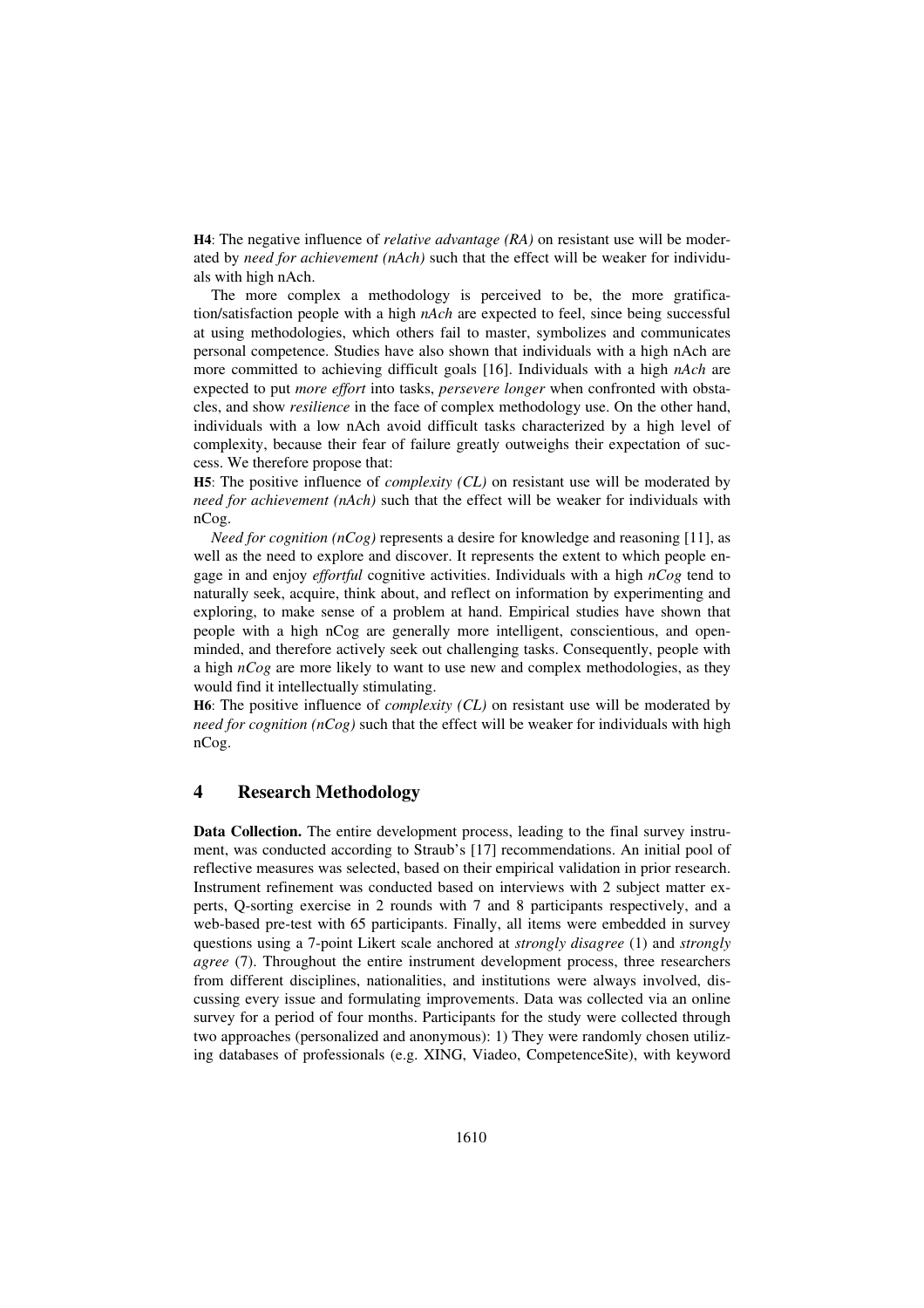search (e.g. 'project manager'), and 2) International project management organizations (e.g. PMI, IPMA) sent out open invitations to all their members. 30 cases were excluded, because during data cleaning we noticed that the participants had responded in a similar manner for all questions (e.g. all questions answered with the same liker scale value). Personalized survey URLs were administered to a total of 7982 individuals, of whom 1246 completed the survey, representing a 16% response rate. In total, 1399 individuals responded anonymously, bringing the total number of participants to 2645. After the survey, we contacted all individuals who had been invited but had not participated in the personalized survey via email to inquire about their reason for nonparticipation. Overall, we received feedback from 613 *nonparticipants* and the most cited reasons for nonparticipation were: 1) the individual was the wrong contact person for the survey  $(45.68\%)$ . 2) a lack of time  $(39.8\%)$ . 3) no interest in topic  $(3.42\%)$ . 4) no interest in participation (2.28%). 5) the questionnaire was too long (2.21%). and 6) data confidentiality concerns (1.14%).

**Data Analysis and Results.** The research model was tested and the psychometric properties of the scales were assessed using the software SmartPLS (version 2.0 M3), which is based on partial least squares (PLS). We used PLS because, compared to covariance-based approaches, it is beneficial when the research model is relatively complex with a large numbers of indicators and multiple moderation effects, and the data is not normally distributed (Chin et al. 1996, 2003; Fornell and Bookstein 1982). Additionally, it has been argued that our chosen approach to analyze the moderation effects is far more difficult to implement in a covariance-based SEM context than in PLS path modeling [18]. The statistical significance of the parameter estimates was assessed using a bootstrapping procedure with 1000 resamples. In order to provide an overview of the survey instrument, detailed demographics, and additional statistical analysis results, which cannot be reported here due to limited space, we have compiled a document, which is available at *http://tinyurl.com/WII2013*.

*Validation of the measurement model.* We used reflective indicators for all the constructs. The adequacy of the measurement model was assessed by means of the individual items' reliability, the internal consistency between items, and the model's convergent and discriminant validity (see additional information file). Cronbach's alpha (CAP) and Dillon-Goldstein's rho (D.G.) were used to measure the internal consistency reliability. However, according to Chin [19], Dillon-Goldstein's rho is a much better indicator of reliability than Cronbach's alpha, since D.G. is derived directly from the model (i.e. the loading) instead of the correlations observed between the manifest variables in the dataset. In this study, the CAP and D.G. of each construct are greater than the recommended respective values of 0.50, and 0.70, which indicate the strong reliability of all the constructs in our model. Moreover, we followed Chin's [20] suggestion and calculated the composite reliability (CR) as an alternative to CAP. All the constructs' CR values are higher than 0.90, which is above the recommended minimum of 0.70. Convergent validity is demonstrated as a) the AVE (average variance extracted) values of all the constructs are higher than the suggested threshold value of 0.50, and b) all item-loadings are higher than the 0.70 guideline and statistically significant at the 0.001 level. Evidence of discriminant validity was found, since a) the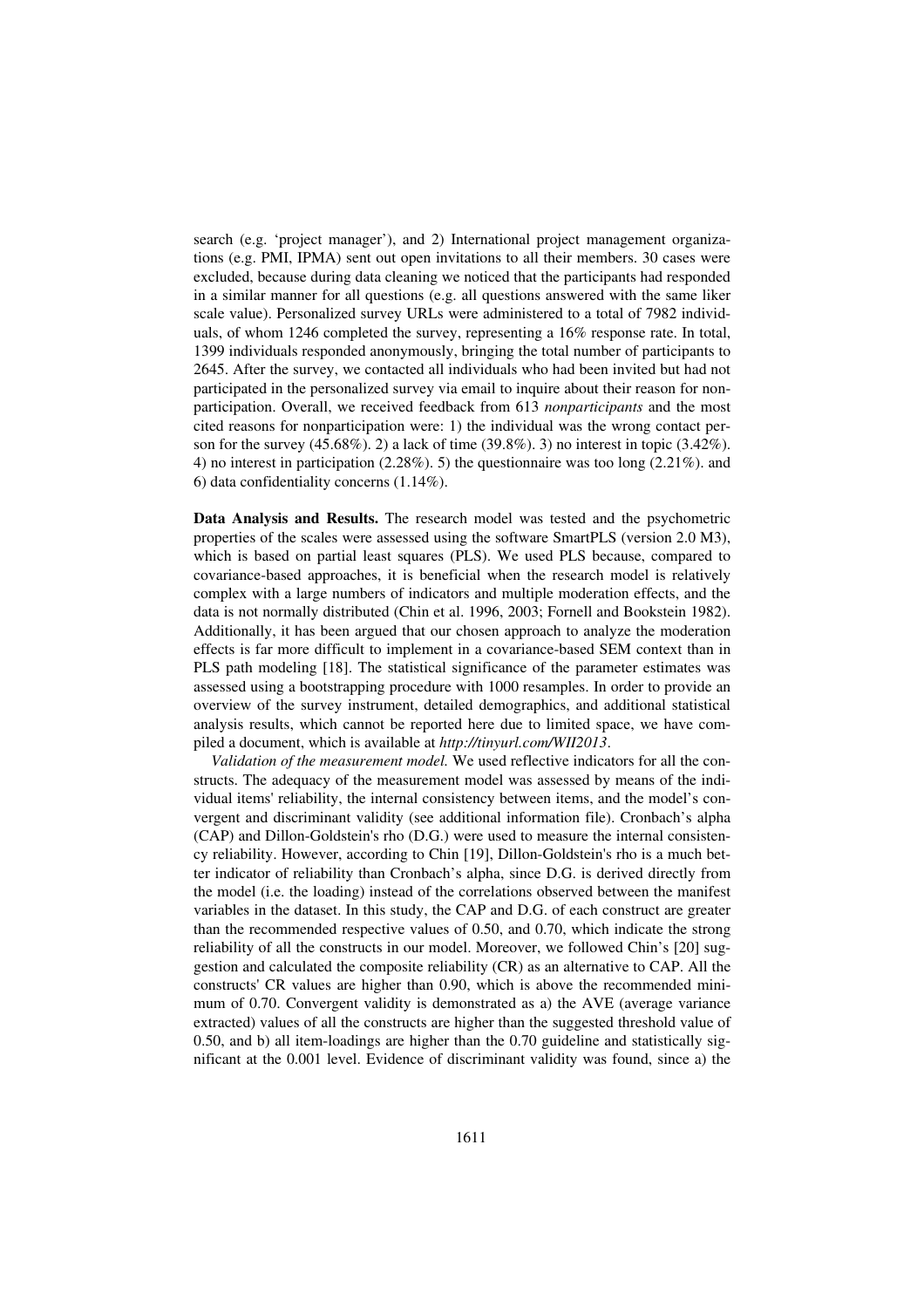square root of all the AVEs was larger than the interconstruct correlations, and b) all the construct indicators loaded on their corresponding construct more strongly than on other constructs (see additional information file). Moreover, and the cross-loading differences were much higher than the suggested threshold of 0.1. For a variable to be a moderator, the variable should preferably have a low correlation with the predictor (independent) variable, since multicollinearity  $(r_{XZ})$  can lead to researchers falsely concluding that a moderation effect is present, when a nonlinear effect in disguise is actually present (Baron & Kenny 1986). Carte and Russell [21] consider  $r_{XZ}$  ranging from 0.008 to 0.05 very low. In our study, the inter-correlations between CL and nCog, as well as CL and nAch are only 0.01 and 0.02 respectively (i.e. practically absent). This suggests that this error and result contamination are unlikely.

We evaluated the common method bias (CMB) using the exploratory method of Harman's one-factor test. The results from this test show that five factors are present, which explains 76.5% of the variance, while the most variance explained by one factor is only 37.7%, indicating that common method biases most likely did not contaminate the results. Furthermore, we applied a confirmatory method to analyze CMB using SmartPLS, as explained by Liang et al. [22]. We added a common method factor to the PLS model. The indicators of all the constructs were reflectively associated with the method factor. Thereafter, each indicator variance was computed to explain the principle construct and the method factor. The results (see additional information file) show that, while the indicators' average substantively explained variance is 0.818, common method-based variance is only 0.005. The ratio of substantive variance to method variance is about 167:1. Owing to the above evidence and the method variance's small size, we maintain that common method bias is unlikely to be a significant concern for this study.

*Structural model results.* After the validation of the measurement model, the structural model was independently analyzed and the proposed relationships between the constructs were tested. Using a blindfolding approach, we measured the crossvalidated communality and redundancy using a Stone and Geisser test. The  $Q^2$  results of both cross-validated communality and redundancy were greater than 0, which suggests that the model has good predictive validity. A *post-hoc* power analysis using the software G\*Power 2 resulted in a value greater than .80, which implies that our model can detect small effect sizes. Finally, we calculated our model's goodness of fit (GoF) as proposed by Tenenhaus et al. [23] and emphasized by Wetzels et al.[24], who define GoF as the square root of the product of AVE and  $\mathbb{R}^2$ . The application of this formula leads to a GoF of 0.48, which exceeds the cut-off value of 0.36 for the large effect size of the squared multiple correlations  $(R^2)$ , as proposed by Cohen [25] and allows us to conclude that our model performs well. In assessing the PLS model, we examined the squared multiple correlations  $(R^2)$  for the endogenous latent variable. The structural paths were evaluated for their significance. Proposed relationships were considered supported if the corresponding path coefficients  $(\beta)$  had the proposed sign and were significant.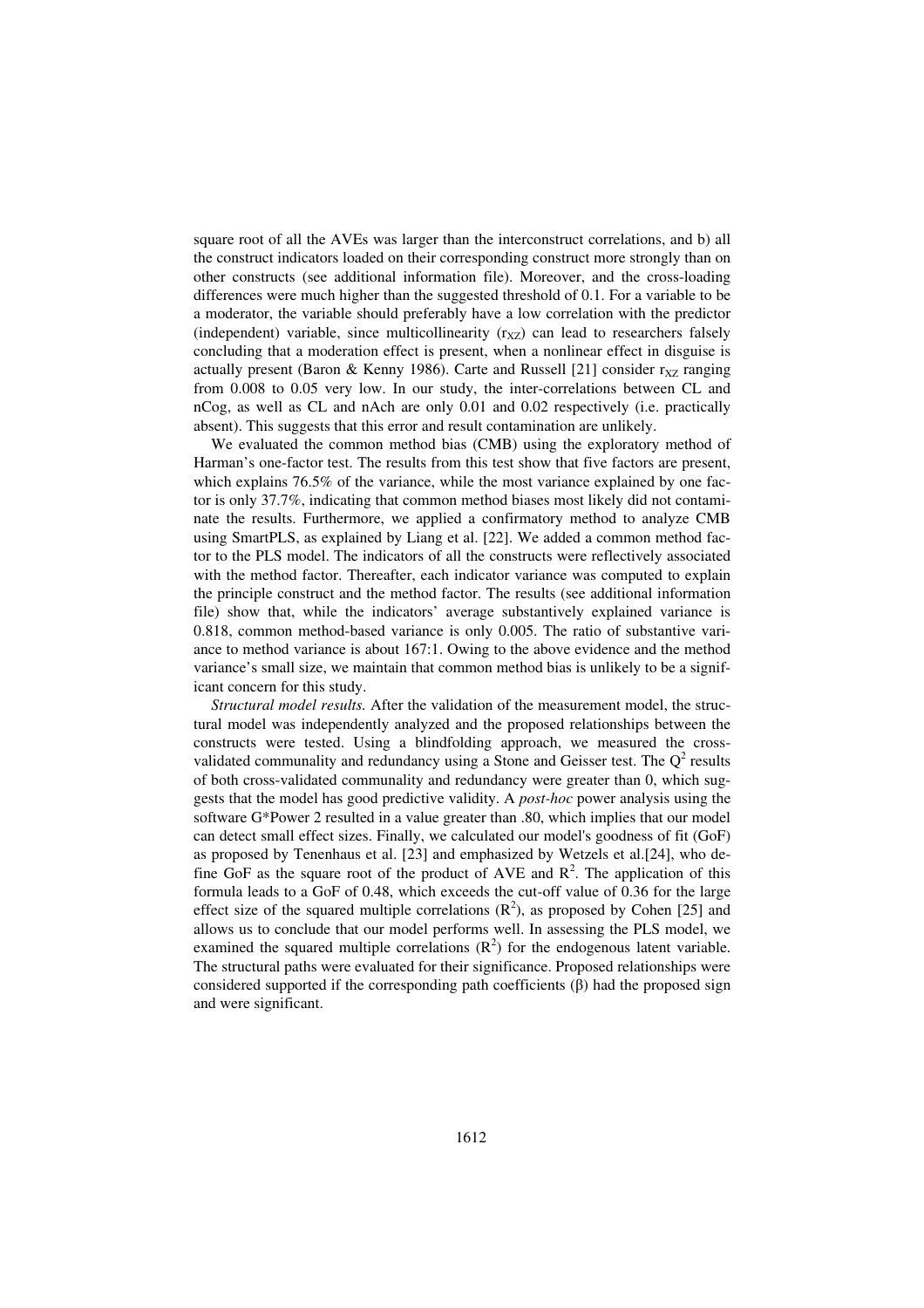| L <sub>V</sub>       | <b>PLS</b> (Stage I)<br>Main Effects | <b>PLS (Stage II)</b> Individual analysis of Moderation<br>effects |                        |                       | <b>PLS</b> (Stage<br>III    |
|----------------------|--------------------------------------|--------------------------------------------------------------------|------------------------|-----------------------|-----------------------------|
|                      |                                      | Model 1:<br>$nAch*RA$                                              | Model 2:<br>$LC^*nCog$ | Model 3:<br>$nCog*CL$ | Total variance<br>explained |
| <b>RA</b>            | $-.28*(.07)$                         | $-.25*$                                                            | $-26*$                 | $-26*$                | $-.26*(.06)$                |
| <b>CL</b>            | $.15*(.03)$                          | $.15*$                                                             | $.16*$                 | $.16*$                | $.16*(.04)$                 |
| <b>CA</b>            | $-.29*(.08)$                         | $-.28*$                                                            | $-.29*$                | $-.30*$               | $-.28*(.08)$                |
| $nAch*RA$            |                                      | $.19*(.05)$                                                        |                        |                       | $.14*(.02)$                 |
| $nAch*CL$            |                                      |                                                                    | $-16*(0.04)$           |                       | $-.07**(.01)$               |
| $nCog*CL$            |                                      |                                                                    |                        | $-14*(0.03)$          | $-.05***(.003)$             |
| $\mathbf{R}^2$ of RU | 0.31                                 | 0.34                                                               | 0.34                   | 0.33                  | 0.35                        |

**Table 1.** PLS path analysis results' endogenous variable: resistant use

*Path coefficients with Effect size:*( $f^2$ ) in parentheses; \*\*\*p < 0.05; \*\*p < 0.01, \*p < 0.001; Effect size  $(f^2)$  using the *F*-test [25]

*Results in the grey cells are used for evaluation and interpretation*

To provide a deeper analysis, we calculated the effect size using the F-test, since this is the most common and widely accepted measure of effect size in tests of moderation. We used the difference between the squared multiple correlations to assess the overall effect size  $f^2$  for the variables. Cohen [25] classifies effect sizes of 0.02, 0.5, and 0.35 as *small*, *medium*, and *large*.

We applied a three-stage approach based upon Chin et al.'s [26], as well as Carte and Russell`s [21] guidelines and recommendations to estimate the model. In the first stage, we entered the main effects. The results indicate that, for the first stage model hypotheses, H1 ( $\beta$  = .28, p < .001), H2 ( $\beta$  = .15, p < .001), and H3 ( $\beta$  = 0.29, p < .001) meet the criteria of both statistical, as well as practical significance and explain 31% of the variance in the dependent variable RU. Amongst the three variables, compatibility is found to have the strongest effect size with  $f^2 = .08$ , followed by relative advantage ( $f^2 = .07$ ), and complexity ( $f^2 = .03$ ). In the second stage, for each moderation effect we estimate stand-alone models in the presence of the main effects. As hypothesized, the need for achievement positively moderates ( $\beta = 0.19$ ,  $p < .001$ ,  $f^2 = .05$ ) the relationship between relative advantage and resistant use (H4). The need for achievement negatively moderates ( $\beta = 0.16$ ,  $p < .001$ ,  $f^2 = .04$ ) the relationship between complexity and resistant use, thus weakening its effect on individuals with a high need for achievement (H5). Furthermore, the need for cognition negatively moderates  $(\beta = 0.14, p < .001, f^2 = .03)$  the relationship between complexity and resistant use, thus weakening its effects on individuals with a high need for cognition (H6). In the third stage, we included all the moderation effects in addition to the main effects, and find that, compared to Stage I, the overall  $\mathbb{R}^2$  increased by 4% from 31% to 35%, which is attributed to the moderation effects. Figure 1 shows the results of the PLS stage III structural model. This three-staged approach is more appropriate when the goal is to understand the impact of each moderation effect. When estimating all the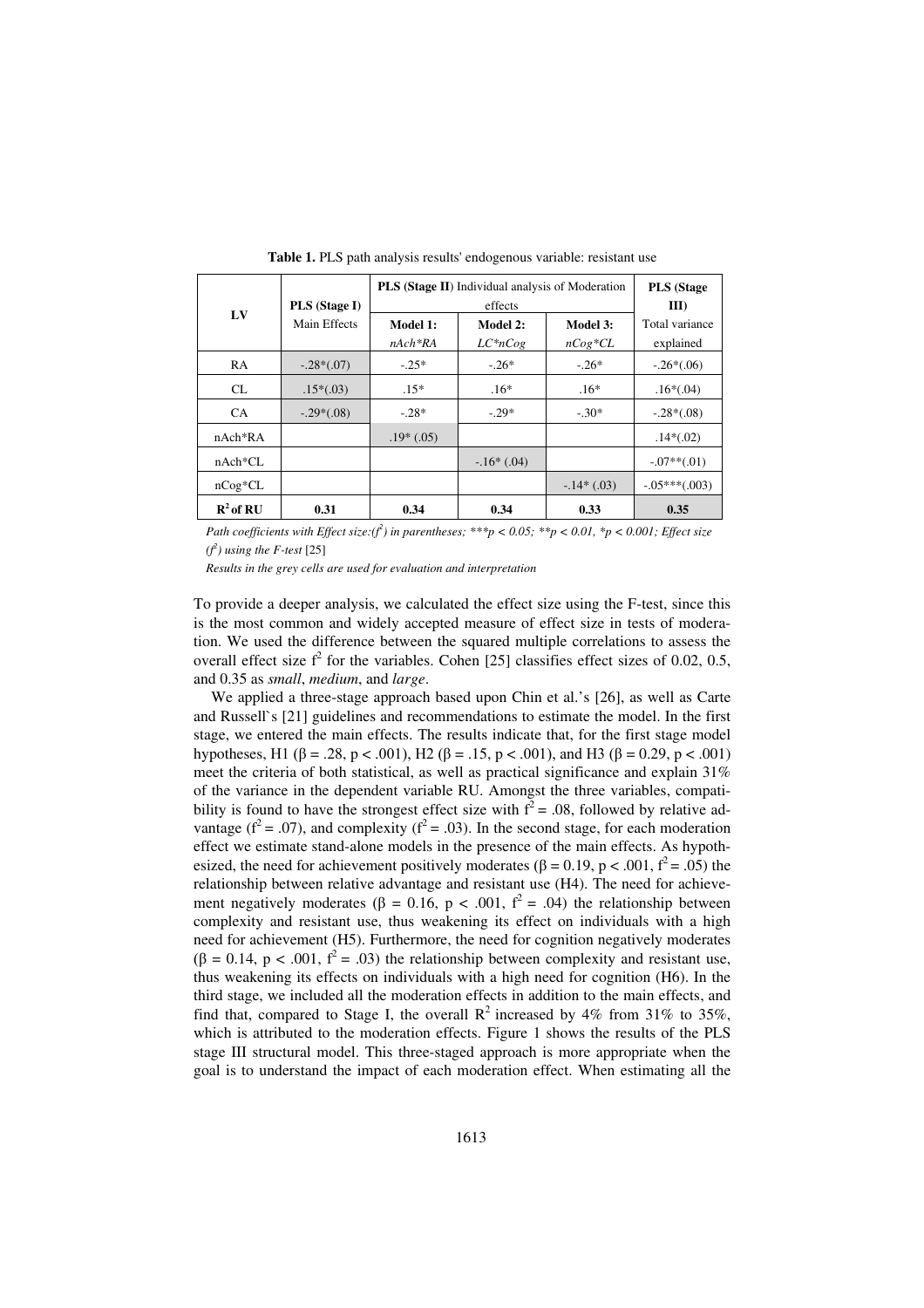effects in a single model containing highly complex multiple two/three-way moderation effects, the path coefficients and the effect sizes become contaminated and uninterpretable at even with the slightest degree of multicollinearity, which is caused by the underlying product-indicator approach [21]. However, when the goal is the evaluation of the model's overall performance via  $R^2$ , the inclusion of all the main and moderating effects, as done in the stage III, does not distort the interpretation.

To facilitate a better understanding of the moderation effects, we drew up an appropriate visualization of the results, following Cohen et al.'s [27] recommendation, and calculated a simple regression equations for the RU and CL at low (-1 SD) and high (1 SD) levels of the moderator variables nAch and nCog. The obtained regression lines for high, and low values of the moderator variable are then plotted to determine whether there is an effect. We find that, compared to people who have a low nAch, i) an increase in the PMM's relative advantage has a weaker effect on suppressing the resistant usage behavior of people who have a high nAch, and ii) an increase in the PMM's complexity has a weaker effect on suppressing the resistant usage behavior of individuals who have high nAch and nCog.

In order to examine the heterogeneity in the data, we conducted *expost* a permutation-based multigroup comparison in the framework of PLS path modeling. This approach is better suited to the PLS technique, since, in contrast to bootstrapping (ttest), permutation is non-parametric, i.e. it does not require the two samples to be normally distributed. The test was conducted for the variable "gender," which comprises the categories male and female. The results of the permutation test (see additional information file) show that, regarding Hypothesis 2 (CL  $\rightarrow$  RU), there is a significant difference between the path coefficients for males and females (Difference = .13, t-value =  $2.83$ ,  $p < 0.01$ ). This implies that PPM complexity has a stronger effect on increasing resistant use in women ( $\beta = 0.26$ ,  $p < .001$ ), than in men ( $\beta = 0.13$ ,  $p <$ .001).

# **5 Discussion and Conclusion**

Our work seeks to further research on individuals' acceptance and use of PMMs by unifying the theoretical perspectives on the intrinsic *needs of individuals* and the *methodology attributes* within a single model. Based on validated theories, we develop a conceptual model, which maintains that individuals' psychological needs determine how a methodology's attributes impact their usage behavior.

This study's contributions and their implications lie in that, first, our use of the newly developed *resistant use* construct is a departure from traditional operationalization of the usage construct. It reveals more complex and still unknown interaction effects on human behavior, especially with regard to the use of new methodologies. Since researchers have generally relied on rather simple and straightforward ways to operationalize the use of IS artifacts and have linked it to a number of desirable outcomes, such as user satisfaction and productivity, the construct and the relationships have remained a black box. We still know very little about how IS artifacts are used and whether the differences in their usage style might be a better predictor of the nu-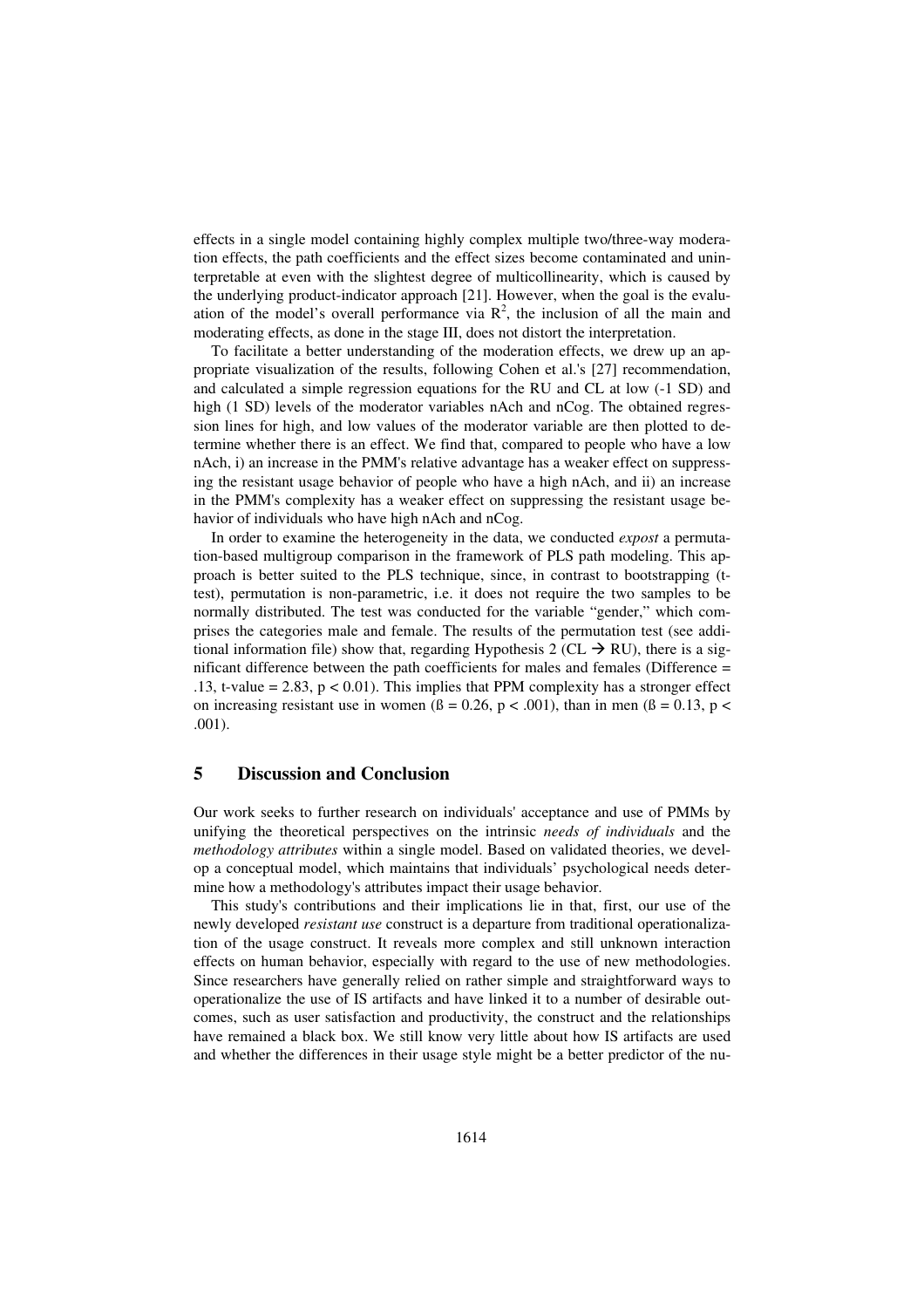merous proposed positive/negative effects of IS use. It is thus becoming important to understand resistant employee behavior because, if people do not use methodologies in an appropriate, committed manner, related benefits might not be realized. This lack of understanding might unjustifiably lead to IT becoming the "scapegoat" for organizational failures – for example, a lack of IT system effectiveness could be attributed to the bad system rather than employees' counterproductive resistant system usage behavior – casting doubt on the contribution of the MIS domain in question. By adopting a methodology-centric perspective, our findings suggest that, while a methodology's *relative advantageousness* and its *compatibility* reduce resistant use, its *complexity* induces resistance. It is interesting to see that compatibility has a stronger resistance curbing effect than relative advantageousness as past research, driven largely by the use of the theory of planned behavior and the technology acceptance model (TAM), has mostly shown RA to be, by far, the most dominant predictor of general usage behavior.

Our study's second contribution lies in the development of a deeper, contextspecific, and relevant understanding of the role of employees' deep rooted psychological needs play is determining the effect that methodology attributes have on resistant usage behavior. While past research has repeatedly discovered and discussed the harmful nature of complexity in various contexts and domains (e.g. information complexity, system complexity, website complexity, innovation complexity, job/task complexity, etc.), our study provides a different perspective. Our findings suggest that, while employees generally resist using complex methodologies, this is not true for everyone. Employees who are driven by a strong need for achievement and need for cognition are found to be positively motivated by the inherent complex characteristic of a methodology. For individuals with a high *nAch*, complexity fulfills their preference for success under conditions of competition. Complex methodologies allow high achievers to satisfying a need for self-actualization through accomplishments that others in their social environment find difficult to achieve, because, to them, easily attained success is not a genuine achievement. Similarly, individuals with a high need for cognition find complex methodologies to be an intellectual challenge. Complexity in methodology provides such employees with a platform to engage in effortful cognitive activities, evaluate ideas, and analyze problems and their solutions. It forces individuals to "think out of the box," be open to experiences associated with unconventional thoughts, as well as to consider solving problems and thinking an end in itself. These results might prove to be instrumental for management in ensuring that employees use PMMs in the proper manner – in particular, with regard to staffing issues. It is plausible that employees with a *high* nAch and nCog will be less resistant to using a PMM when assigned to large projects, since such projects, involving a multitude of stakeholders, goals, deadlines, and deliverables are generally governed by comprehensive and complex methodologies. On the other hand, it would be advisable to assign smaller projects that are usually managed with simple, less complex methodologies to employees with a *low* nAch and nCog.

In general, our findings might not only have important implications for the MIS research community, but also for related fields. Human needs have always played a key role in organizational development, and the study is an attempt to "humanize" organi-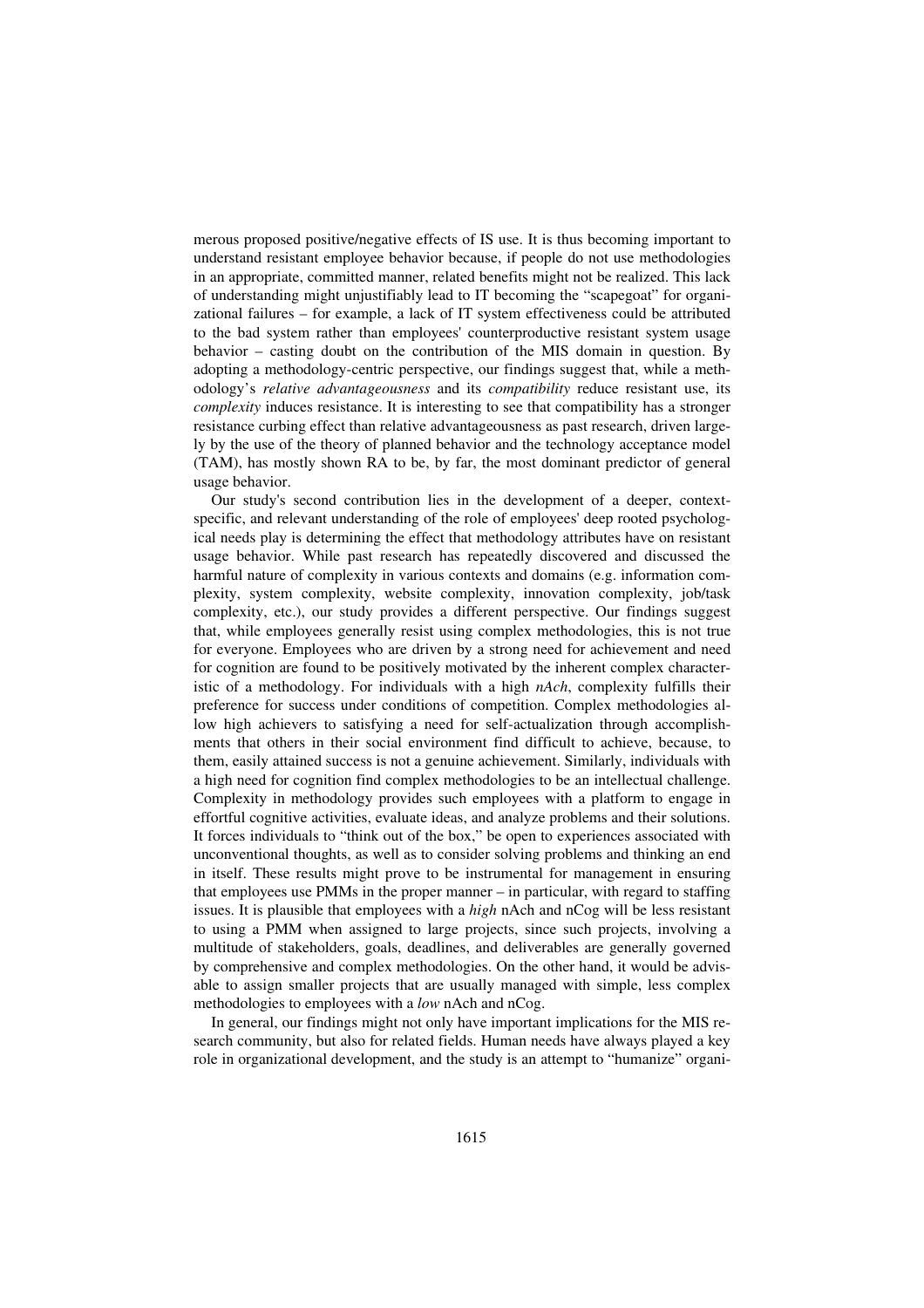zational methodologies; that is, to enable organizations to be more responsive to human concerns when developing and implementing new methodologies. Only when we understand and acknowledge that a diverse list of actions and feelings are typical of human behavior, do we view the acceptance and use of methodologies as a complex process and realize that research needs a fresh perspective to understand the *nature* of use and its antecedents.

#### **References**

- 1. Russo, N.L., Hightower, R., Pearson, J.M.: The Failure of Methodologies to Meet the Needs of Current Development Environments. In: Proceedings of the British Computer Society's Annual Conference on Information System Methodologies, pp. 387–393. (1996)
- 2. Cicmil, S., Ðorđević, Z., Zivanovic, S.: Understanding the adoption of project management in Serbian organizations: Insights from an exploratory study. Project Management Journal 40 (1), 88–98 (2009)
- 3. Vickers, M.H.: Information technology development methodologies. Journal of Management Development 18 (3), 255 (1999)
- 4. Hardgrave, B.C., Davis, F.D., Riemenschneider, C.K.: Investigating Determinants of Software Developers' Intentions to Follow Methodologies. Journal of Management Information Systems 20 (1), 123–151 (2003)
- 5. Riemenschneider, C.K., Hardgrave, B.C., Davis, F.D.: Explaining Software Developer Acceptance of Methodologies: A Comparison of Five Theoretical Models. IEEE Transactions on Software Engineering 28 (12), 1135–1145 (2002)
- 6. Ajzen, I.: The theory of planned behavior. Organizational Behavior and Human Decision Processes 50 (2), 179–211 (1991)
- 7. Hardgrave, B.C., Johnson, R.A.: Toward an information systems development acceptance model: the case of object-oriented systems development. IEEE Transactions on Engineering Management 50 (3), 322–336 (2003)
- 8. Khalifa, M., Verner, J.M.: Drivers for Software Development Method Usage. IEEE Transactions on Engineering Management 47 (3), 360-369 (2000)
- 9. Warner, K.E.: The Need for Some Innovative Concepts of Innovation: An Examination of Research on the Diffusion of Innovations. Policy Sciences 5 (4), 433–451 (1974)
- 10. Rogers, E.M.: Diffusion of Innovations  $5<sup>th</sup>$  Edition. Free Press (2003)
- 11. Murray, H.A.: Explorations in Personality. John Wiley & Sons Inc (1938)
- 12. Freud, S.: The Psychopathology of Everyday Life. W. W. Norton & Company (1990)
- 13. Tornatzky, L.G., Klein, K.J.: Innovation Characteristics and Innovation Adoption-Implementation: A Meta-Analysis of Findings. IEEE Transactions on Engineering Management EM-29 (1), 28–45 (1982)
- 14. Ryan, R.M., Deci, E.L.: Self-Determination Theory and the Facilitation of Intrinsic Motivation, Social Development, and Well-Being. American Psychologist 55 (1), 68-78 (2000)
- 15. Chigona, W., Licker, P.: Using Diffusion of Innovations Framework to Explain Communal Computing Facilities Adoption Among the Urban Poor. Information Technologies & International Development 4 (3), 57–73 (2008)
- 16. Hollenback, J.R., Williams, C.R., Klein, H.J.: An Empirical Examination of the Antecedents of Commitment to Difficult Goals. Journal of Applied Psychology 74 (1), 18-23 (1989)
- 17. Straub, D.W.: Validating Instruments in MIS Research. MIS Quarterly 13 (2), 147–169 (1989)